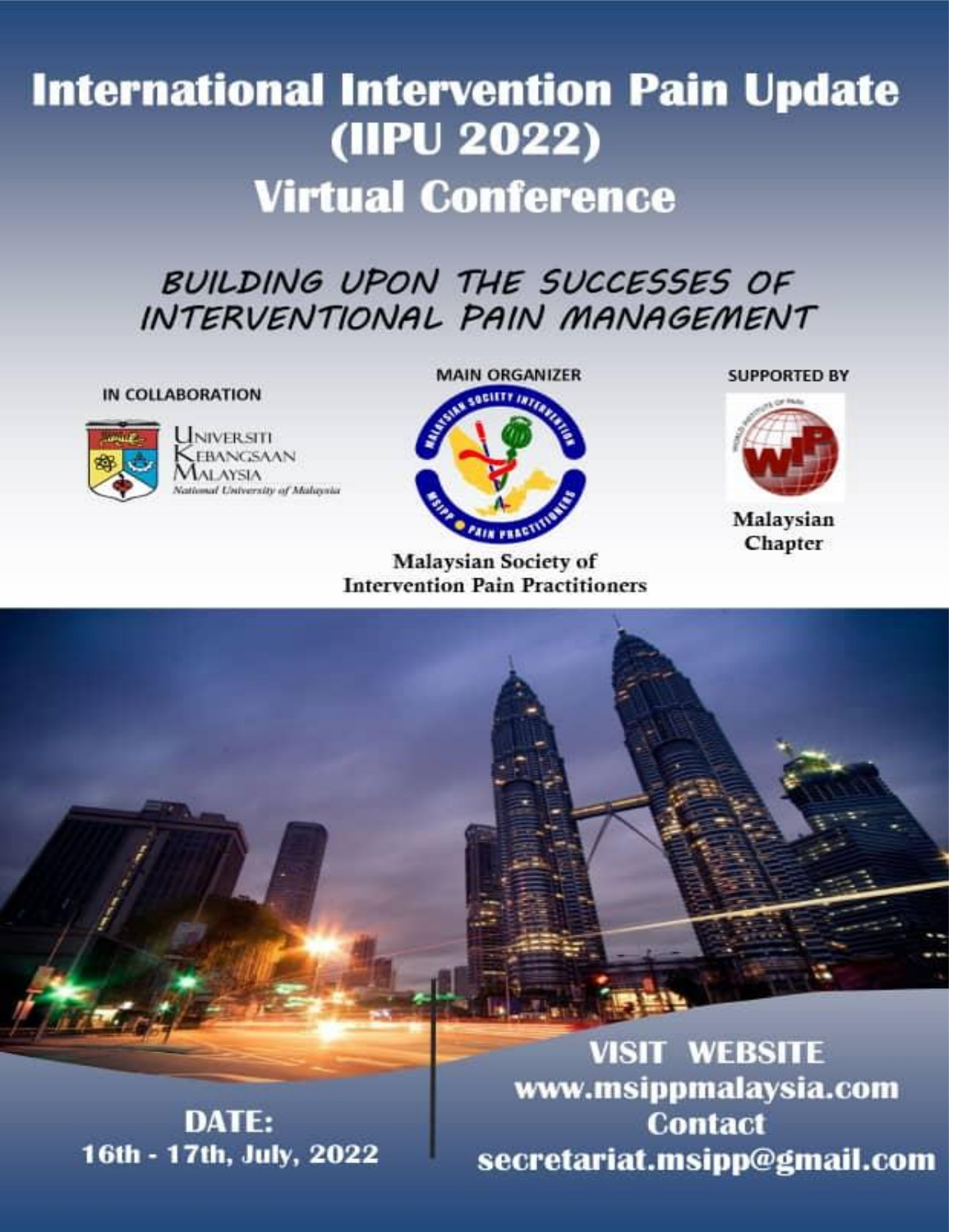### **DAY ONE. SATURDAY, 16th July 2022**

| DAT ORE. SATUNDAT, TOM JULY 2022 |                                                                                                                                                                                            |                         |  |  |
|----------------------------------|--------------------------------------------------------------------------------------------------------------------------------------------------------------------------------------------|-------------------------|--|--|
| <b>TIME</b>                      | <b>TITLE OF LECTURE</b>                                                                                                                                                                    | <b>SPEAKER</b>          |  |  |
| <b>OPENING CEREMONY</b>          |                                                                                                                                                                                            |                         |  |  |
| 0800-0810                        | Welcoming message from the MSIPP President                                                                                                                                                 | Dr TOH Charng Jeng      |  |  |
|                                  |                                                                                                                                                                                            |                         |  |  |
| 0810-0820                        | WIP President-Elect message to MSIPP                                                                                                                                                       | Dr Dominic Hegarty      |  |  |
| 0820-0830                        | <b>Educational video 1</b>                                                                                                                                                                 |                         |  |  |
|                                  | <b>SESSION 1 - HEAD AND NECK</b>                                                                                                                                                           |                         |  |  |
| 0830-0900                        | Hyperactive dysfunctional syndrome of cranial nerve neuralgia. Current evicence of treatment options.                                                                                      | Dr Toh Charng Jeng      |  |  |
| 0900-0930                        | The current evidence of Atlanto-Axial and Atlanto-Occipital pain intervention in the management<br>of chronic headache.                                                                    | Dr Milan Stojanovich    |  |  |
| 0930-1000                        | Diagnosis and management of persistent post cervical spinal surgery pain syndrome. How to<br>approach systematically                                                                       | Dr Dominic Hegarty      |  |  |
| 1000-1030                        | Atypical facial pain. Dilemma in diagnosis and treatment. What is the role of pain intervention?                                                                                           | <b>TBA</b>              |  |  |
| 1030-1100                        | Educational video 2, Educational video 3, Educational video 4                                                                                                                              |                         |  |  |
|                                  | <b>SESSION 2-MUSCULOSKETAL</b>                                                                                                                                                             |                         |  |  |
| 1100-1130                        | A systematic approach to diagnosis and role of interventional pain in chronic hip pain.<br>1200-1230 (South Korea time)                                                                    | Dr Lee Sang Hoon        |  |  |
| 1130-1200                        | What are the pain generators in chronic ankle pain? The role of treatment in various pain<br>intervention                                                                                  | <b>TBA</b>              |  |  |
| 1200-1230                        | Episacral lipoma-One of the rare cause of low back pain. Is it a myth? The approach to management                                                                                          | Dr Muralitharan Perumal |  |  |
| 1230-1300                        | Current evidence and management protocol for myofacsial pain syndrome.                                                                                                                     | Dr Noyi                 |  |  |
| 1300-1400                        | Educational talk A(20mins), Educational Talk B (20mins), Educational Talk C (20mins)                                                                                                       |                         |  |  |
| <b>SESSION 3 - SPINE</b>         |                                                                                                                                                                                            |                         |  |  |
| 1400-1430                        | Management approach and guideline in post laminectomy persistent pain syndrome. An overall<br>review from a Korean experience<br>1500-1530 (South Korea time)                              | Dr.Yongjae Yoo          |  |  |
| 1430-1500                        | The current evidence of cervical epidurolysis in neck pain                                                                                                                                 | Dr Ozlan Isma           |  |  |
| 1500-1530                        | Latest interventional pain guideline and the limitations .An overview looking at the various<br>interventional pain societies guideline for chronic spinal pain.<br>1230-1300 (India time) | Dr Gautam Das           |  |  |
| 1530-1600                        | Epiduroscopy - is it still relevant today?                                                                                                                                                 | Dr Lim Heng Hing        |  |  |
| 1600-1630                        | The evolving role of ultrasound in diagnosis and pain interventions in cervicogenic pain.                                                                                                  | Dr Raja Reddy           |  |  |
| 1630-1700                        | Thoracic spinal pain. Differentiial diagnosis by utilizing a multimodal pain management model.                                                                                             | Dr Gopinathan           |  |  |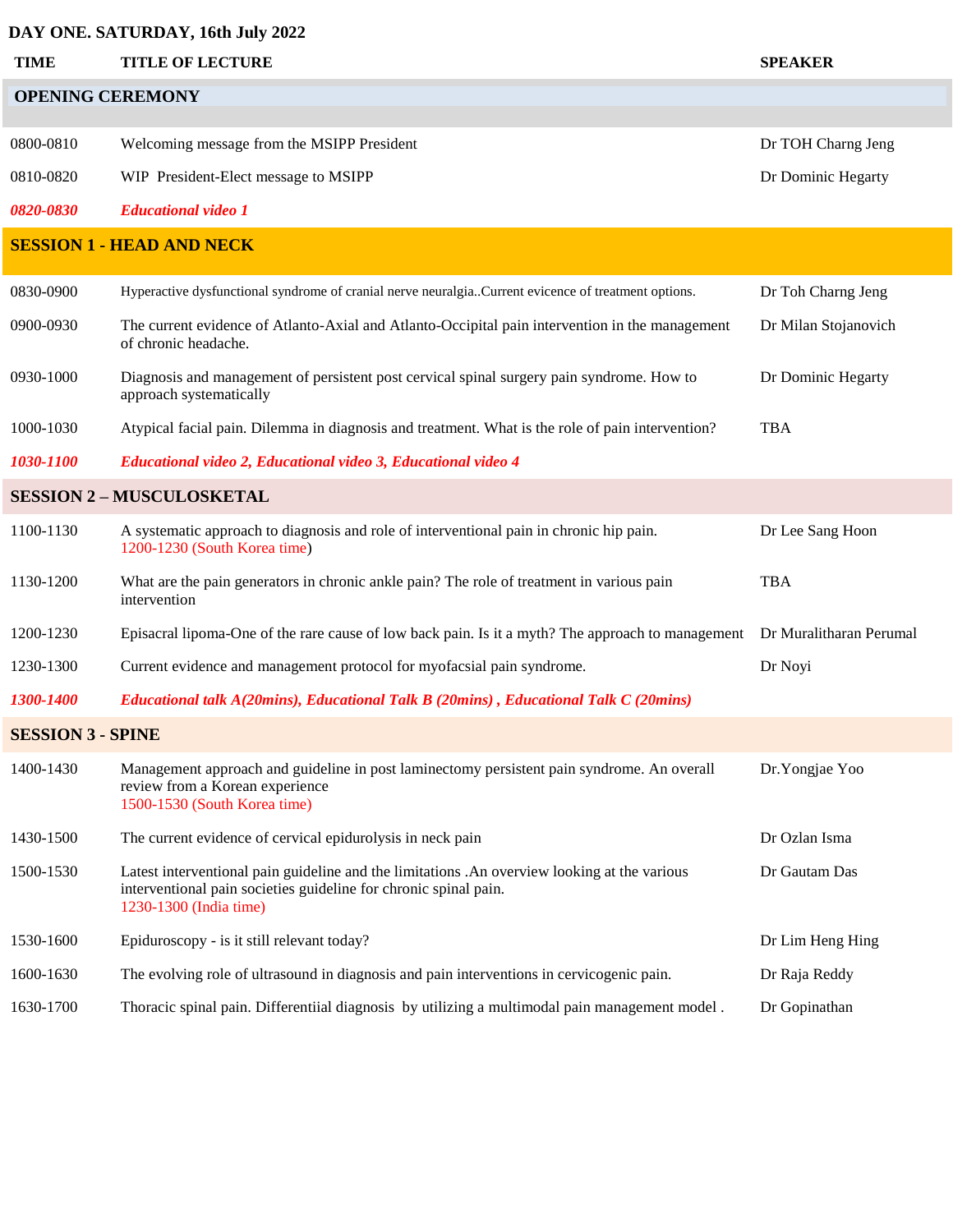#### **DAY 2 SUNDAY, 17th JULY 2022**

| <b>TIME</b>                                                 | <b>TITLE OF LECTURE</b>                                                                                                                                                                            | <b>SPEAKER</b>      |  |  |
|-------------------------------------------------------------|----------------------------------------------------------------------------------------------------------------------------------------------------------------------------------------------------|---------------------|--|--|
| <b>SESSION 4 - SPECIAL PAINFUL CONDITION</b>                |                                                                                                                                                                                                    |                     |  |  |
| 0800-0830                                                   | ICD11 pain classification                                                                                                                                                                          | Dr Mary Cordosa     |  |  |
| 0830-0900                                                   | Ultrasound guided interventional therapy for painful neuropathic condition.<br>0830-0900 (Hong Kong time)                                                                                          | Dr Carina Li        |  |  |
| 0900-0930                                                   | Eagle pain syndrome - A rare and complex facial pain.                                                                                                                                              | Dr Dominic Hegarty  |  |  |
| <i>0930-1000</i>                                            | <b>Educational video 5, Educational video 6</b>                                                                                                                                                    |                     |  |  |
| <b>SESSION 5 - CANCER PAIN</b>                              |                                                                                                                                                                                                    |                     |  |  |
| 1000-1030                                                   | The cancer pain dilemma. Addressing the elephant in the room. Oncologist's versus pain<br>specialist's role in cancer pain management.                                                             | Dr Amitabh Balati   |  |  |
| 1030-1100                                                   | Superior hypogastric $\&$ ganglion impar block: Managing the chronic pelvic pain $\&$ malignancy.                                                                                                  | Dr Awisul Islah     |  |  |
| 1100-1130                                                   | The complexity in managing abdominal malignancy pain and the current role of pain intervention,<br>0830-0900 (India time).                                                                         | Dr Shushma Hatnagar |  |  |
| <b>SESSION 6 - NEUROMODULATION AND PAIN SURGERY</b>         |                                                                                                                                                                                                    |                     |  |  |
| 1130-1200                                                   | Recent advances and indications for spinal cord stimulators and the outcomes.<br>1430-1500 (Australia time)                                                                                        | Dr Paul Gray        |  |  |
| 1200-1230                                                   | The recent evidence and indication for pain surgery in difficult painful condition.<br>1100-1130 (Thailand time)                                                                                   | Dr Bunpot           |  |  |
| 1230-1300                                                   | The dilemma in diagnosing and management Of Complex Regional Pain Syndrome and current<br>evidence for pain interventions and role of radiofrequency.                                              | <b>TBA</b>          |  |  |
| 1300-1400                                                   | <b>Educational Talk 4, Educational Talk 5, Educational Talk 6.</b>                                                                                                                                 |                     |  |  |
| <b>SESSION 7 - ULTRASOUND GUIDED MEDICINE</b>               |                                                                                                                                                                                                    |                     |  |  |
| 1400-1430                                                   | The role of ultrasound in diagnosing and performing interventional pain procedures for lumbosacral<br>spinal pain. What are the clinical pearls?                                                   | TBA                 |  |  |
| 1430-1500                                                   | The future of ultrasound technology in interventional pain. Can POCUS (Point Of Care Using<br>Ultrasound) help is performing bedside interventional pain procedures.<br>1430-1500 (Hong Kong time) | Dr Stanley Lam      |  |  |
| 1500-1530                                                   | The role of ultrasound guided intervention for Nerve Entrapment Syndrome.                                                                                                                          | Dr Anwar Samhari    |  |  |
| <b>SESSION 8 - RECENT ADVANCES IN REGENERATIVE THERAPY.</b> |                                                                                                                                                                                                    |                     |  |  |
| 1530-1600                                                   | What is the current evidence for the role of regenerative medicine in various acute and chronic pain<br>conditions? Is stem cell therapy the future or just an hype?<br>1530-1600 (Taiwan time)    | Dr Helen Gharaei    |  |  |
| 1600-1630                                                   | The future in interventional pain management? Where are we heading with the technology<br>advances of 5G, AI and robotics? Will pain physician be replaced in future?                              | Dr Alex Yeo         |  |  |
| 1630-1700                                                   | The role of regenerative therapy and evidence in management of post-covid neuritis                                                                                                                 | Dr Mohd Shahrir     |  |  |